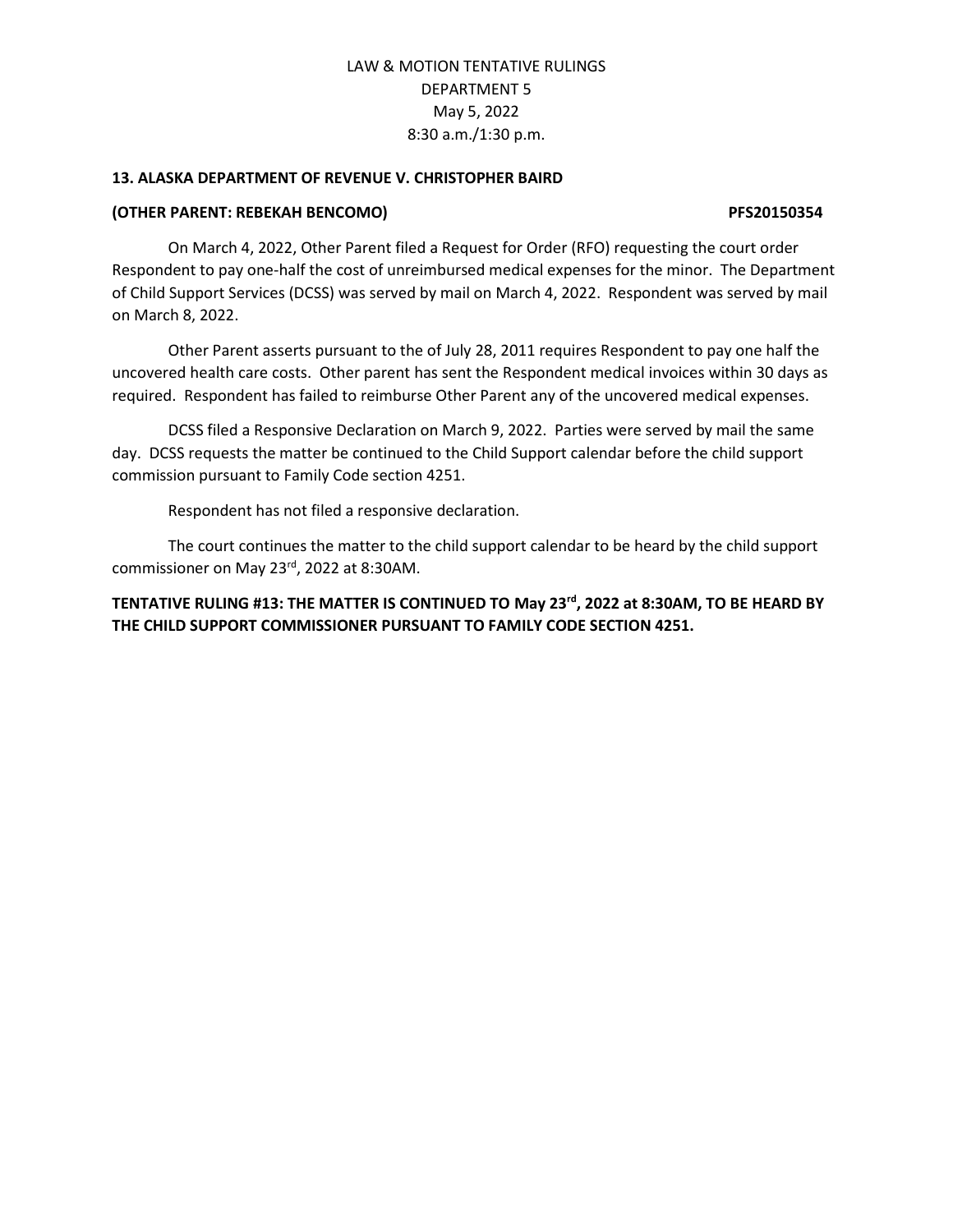## **14. BELINDA WRIGHT V. KYLEY WRIGHT PFL20210583**

On April 7, 2022, Respondent filed a ex parte request for order, requesting sole legal and physical custody of the minors and no parenting time for Petitioner pending clean drug test results. On April 8, 2022 the ex parte request was denied. The court ordered no one to transport the minors in a vehicle with any measurable amount of alcohol or other drug in their system. The Request for Order (RFO) was set on the regular law and motion calendar. Parties were referred to Child Custody Recommending Counseling (CCRC) for an emergency set appointment on April 12, 2022 and a review hearing on May 5, 2022.

Upon review of the court file, there is no proof of service showing Petitioner was served with the RFO or referral to CCRC.

Nevertheless, Petitioner appeared for the CCRC appointment. However, Respondent failed to appear and despite repeated attempts was not able to be reached by telephone by the CCRC counselor.

As such, the matter is dropped from calendar. All prior orders remain in full force and effect.

**TENTATIVE RULING #14: THE MATTER IS DROPPED FROM CALENDAR. ALL PRIOR ORDERS REMAIN IN FULL FORCE AND EFFECT.**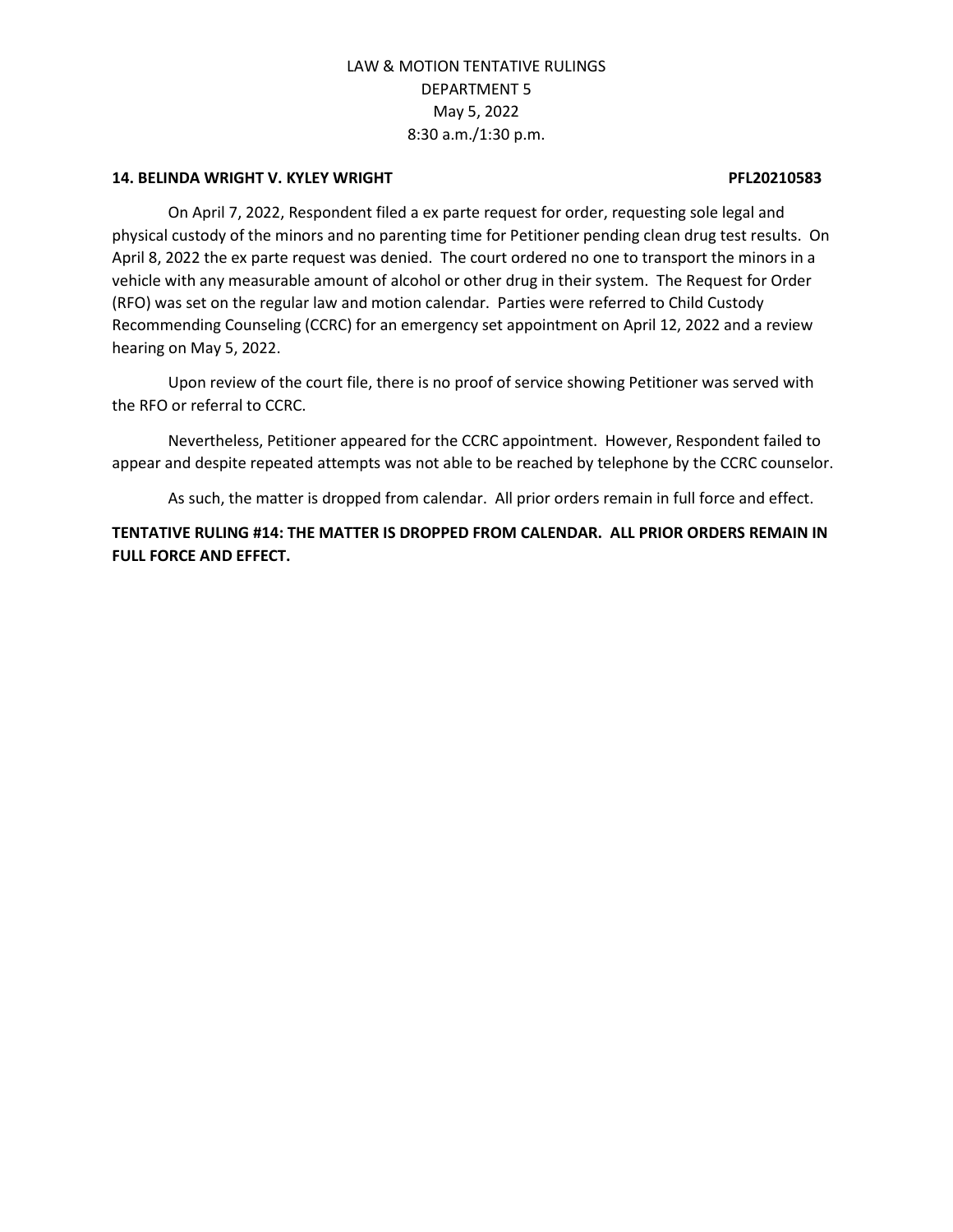### **15. DORI FLOYD V. TIMOTHY FLOYD PFL20120034**

On March 7, 2022, Petitioner filed a Request for Order (RFO) requesting the court modify the judgement entered on June 22, 2016. Respondent was personally served with the RFO on March 9, 2022.

Petitioner asserts Respondent has failed to pay his portion of fees to Moon Schwartz and Madden (MSM) to complete the QDRO, has failed to disclose all his retirement accounts, has failed to provide the necessary statements, and has failed to sign forms necessary for MSM to proceed. As it has been more than five years since the process was initiated, MSM requires an additional fee to complete the process. Petitioner requests the court cancel the QDRO and order that all community property interest retirement accounts remain in the name of each respective party as their sole and separate property. Petitioner also requests the court order Respondent to reimburse Petition the fees paid for to MSM and for filing an Order to Show Cause.

Respondent has not filed a Responsive Declaration.

The court finds it has ongoing jurisdiction to modify a post judgement division of unadjudicated assets on either party's motion at any time regardless of whether the prior judgment reserved jurisdiction over property issues. (Family Code section2556; *Marriage of Thorne & Raccina* (2012) 203 CA 4th 492, 501.) Normally, an *equal division* of the unadjudicated items is required; however, the court has discretion to effect an unequal division if it finds, upon good cause shown, the interests of justice so require. (Family Code section 2556.) Here, the court finds Respondent has frustrated the purposes of the judgment by failing to cooperate with the QDRO process for nearly six years, in his refusal to pay his portion of the fees, failure to provide MSM required documents, and failure to sign the necessary forms. Respondent's refusal to cooperate has led to unnecessary delay, to the potential detriment to both parties. Therefore, the court finds Petitioner has made a good cause showing to deviate from the equitable division of the unadjudicated assets and the interests of justice would be promoted by granting Petitioner the relief she seeks.

The court modifies the June 22, 2016 judgment to rescind the order for the QDRO. All community property interest retirement accounts shall remain in the name of each respective party as their sole and separate property.

The court denies Petitioner's request for reimbursement of fees and costs, as Petitioner has not adequately pled on what basis the court can grant this relief. The denial is made without prejudice. The court orders Respondent shall be solely responsible for any balance owed to MSM.

All prior orders not in conflict with this order remain in full force and effect. Petitioner shall prepare and file the findings and orders after hearing.

**TENTATIVE RULING #15: THE COURT MODIFIES THE JUNE 22, 2016 JUDGMENT TO RESCIND THE ORDER FOR THE QDRO. ALL COMMUNITY PROPERTY INTEREST RETIREMENT ACCOUNTS SHALL REMAIN IN THE NAME OF EACH RESPECTIVE PARTY AS THEIR SOLE AND SEPARATE PROPERTY. THE COURT DENIES PETITIONER'S REQUEST FOR REIMBURSEMENT OF FEES AND COSTS, AS PETITIONER**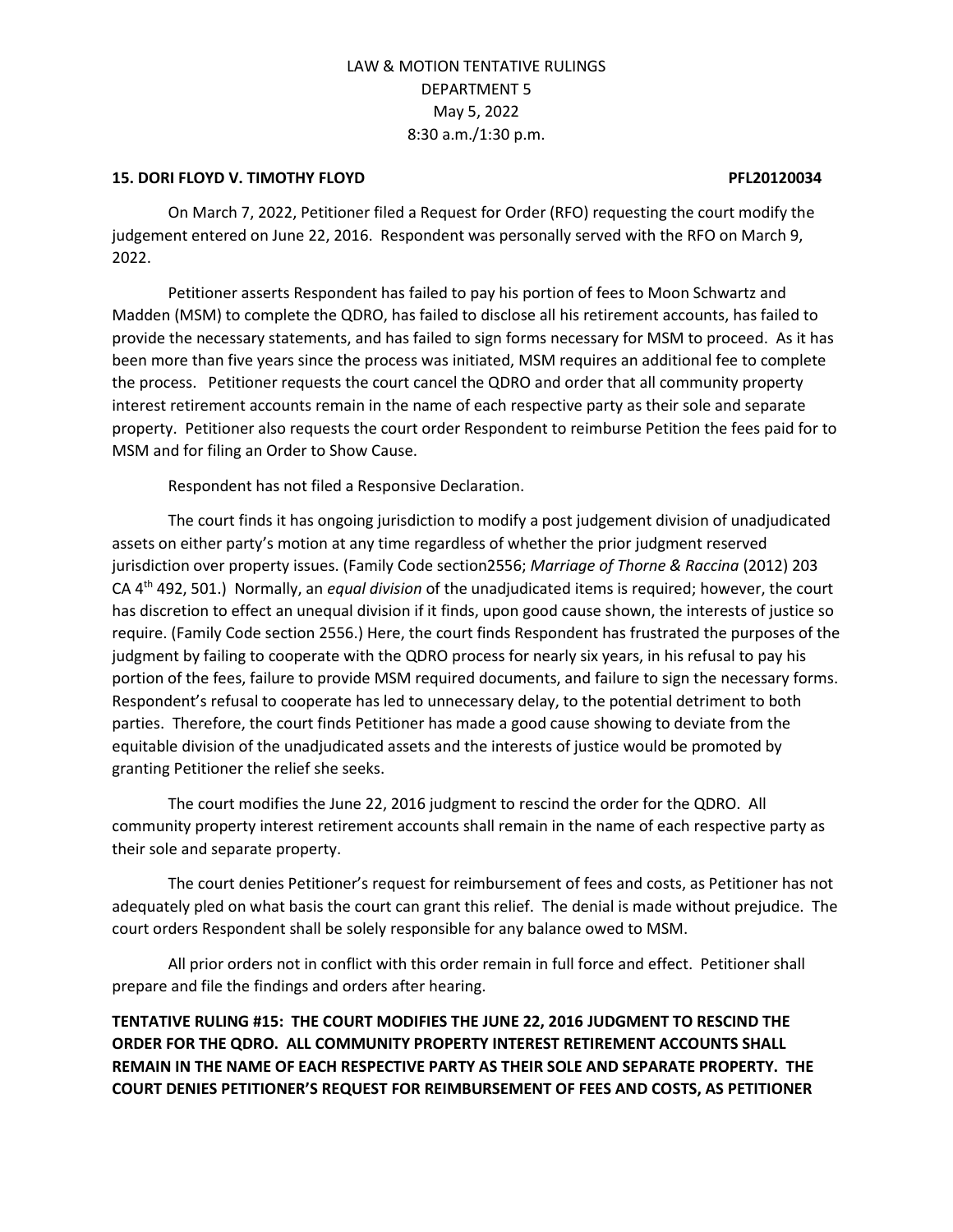**HAS NOT ADEQUATELY PLED ON WHAT BASIS THE COURT CAN GRANT THIS RELIEF. THE DENIAL IS MADE WITHOUT PREJUDICE. THE COURT ORDERS RESPONDENT SHALL BE SOLELY RESPONSIBLE FOR ANY BALANCE OWED TO MSM. ALL PRIOR ORDERS NOT IN CONFLICT WITH THIS ORDER REMAIN IN FULL FORCE AND EFFECT. PETITIONER SHALL PREPARE AND FILE THE FINDINGS AND ORDERS AFTER HEARING.**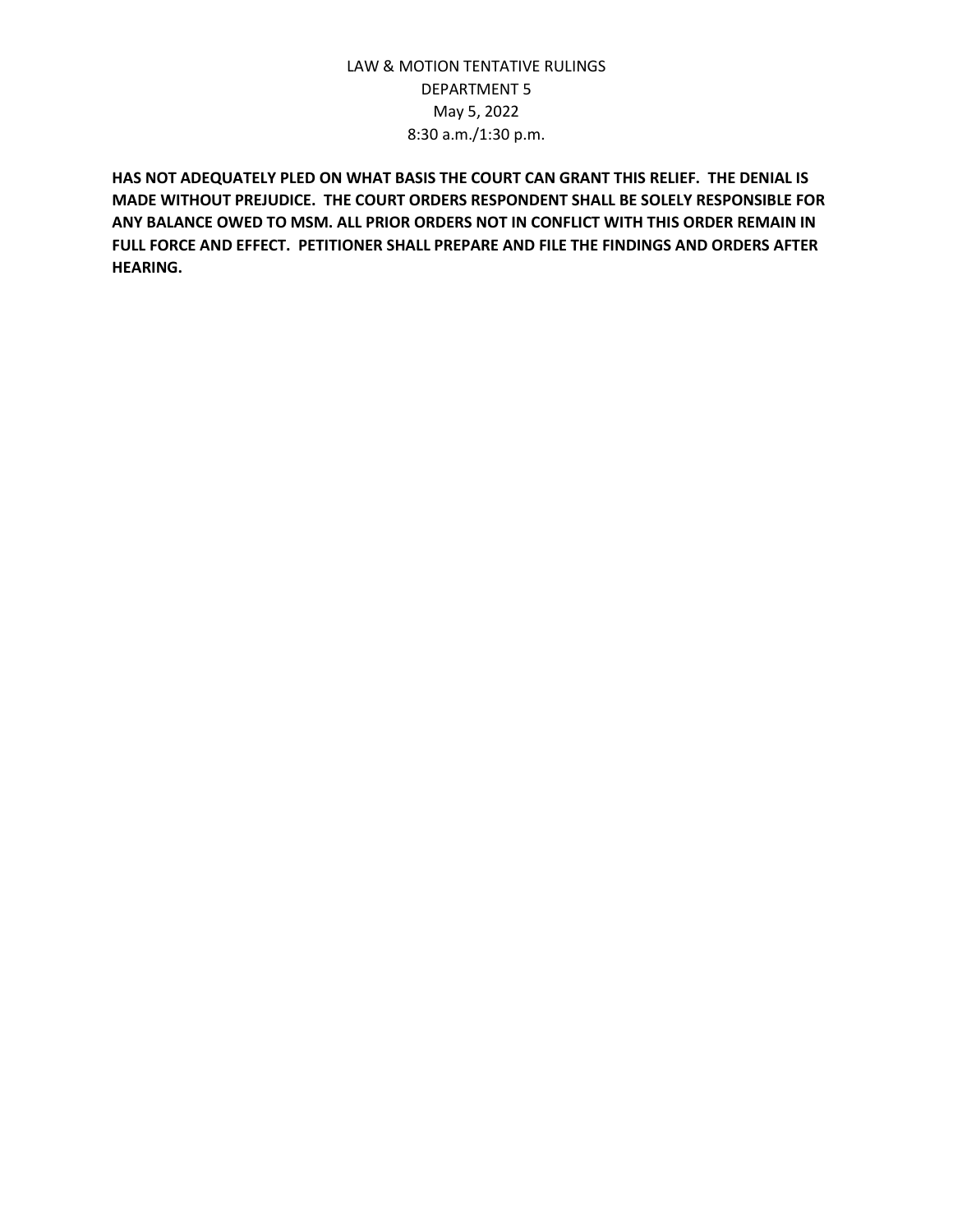### **18. MELISSA RASCON V. JEROME FIMBRES PFL20190242**

On February 17, 2022, Petitioner filed an ex parte request for sole physical and legal custody, parenting classes for Respondent, as well as drug and alcohol testing and treatment. On February 18, 2022, the court denied the ex parte request. The parties were referred to Child Custody Recommending Counseling (CCRC) for an appointment on March 24, 2022 and the Request for Order (RFO) was set for a hearing on the regular law and motion calendar.

Upon review of the court file, there is no proof of service showing Respondent was served with the RFO or the referral to CCRC.

Nevertheless, both parties appeared for the CCRC appointment and were able to reach two agreements. The CCRC counselor made recommendations as to parenting time. A copy of the report was mailed to the parties on April 26, 2022.

The court has read and considered the CCRC report and finds the agreement and recommendations to be in the minor's best interest. The parties shall continue to share joint legal and physical custody. The parties shall utilize a 2-2-3 parenting schedule. Parties shall enroll in a coparenting class; parties can choose a class located on the court's website.

The court denies Petitioner's remaining requests, as the RFO was not properly served on Respondent.

All prior court orders that are not in conflict remain in full force and effect. Petitioner shall prepare and file the findings and orders after hearing.

**TENTATIVE RULING #18: THE AGREEMENT AND RECOMMENDATION CONTAINED IN THE CCRC REPORT ARE ADOPTED AS THE COURT'S ORDER. THE REMAINING REQUESTS IN PETITIONER'S RFO ARE DENIED. ALL PRIOR COURT ORDERS THAT ARE NOT IN CONFLICT REMAIN IN FULL FORCE AND EFFECT. PETITIONER SHALL PREPARE AND FILE THE FINDINGS AND ORDERS AFTER HEARING.**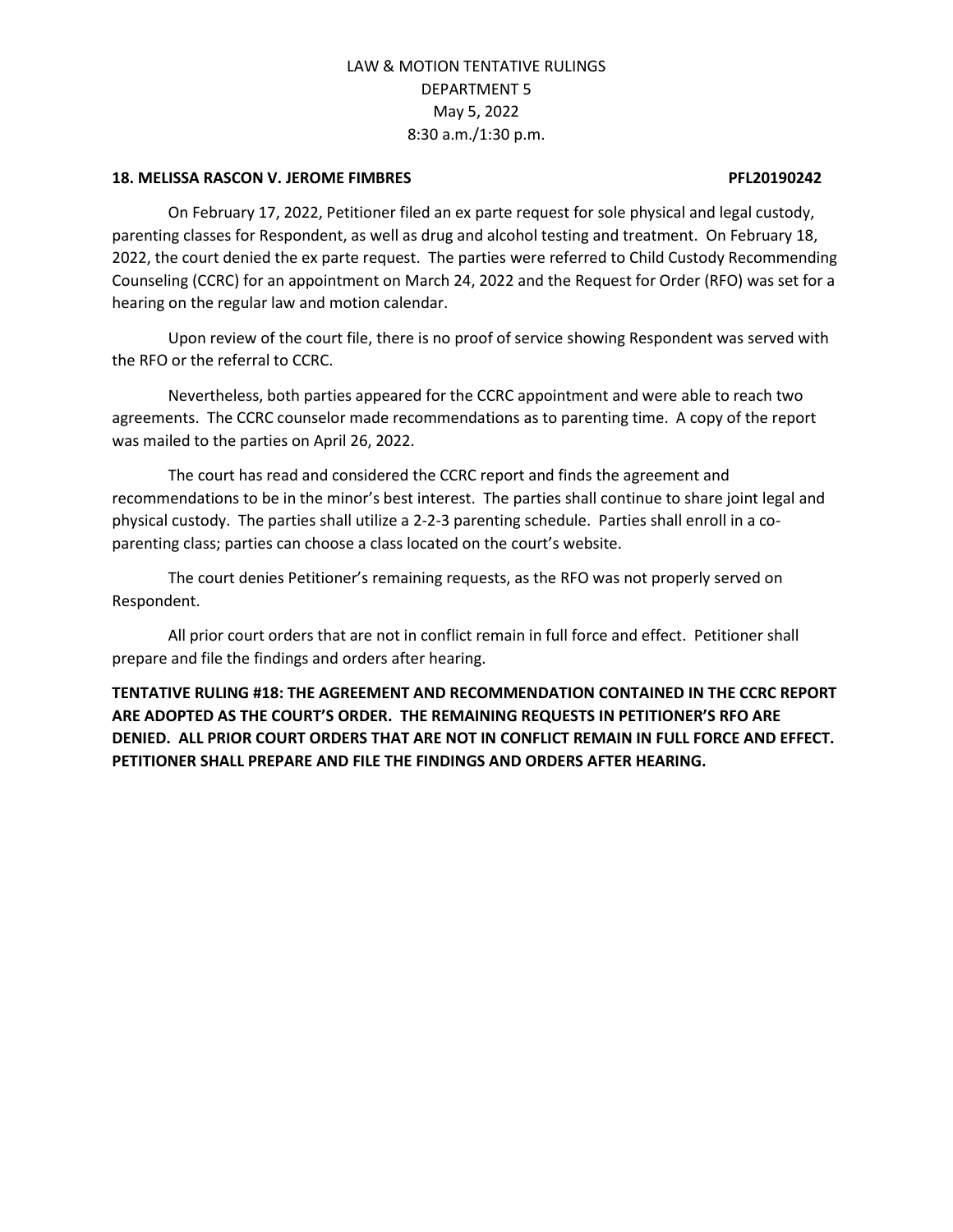## **20. SHAWNTE FLEMING V. ANDRE FLEMING 22FL0216**

On March 8, 2022, Petitioner filed a Request for Order (RFO) requesting the court make orders as to child custody, parenting time, child support and spousal support. Parties were referred to Child Custody Recommending Counseling (CCRC) for an appointment on March 24, 2022 and a review hearing set for March 5, 2022.

Upon review of the court file, there is no proof of service of the RFO or referral to CCRC. The court notes there is a Proof of Service of Summons filed on March 17, 2022 showing Respondent was personally served a copy of the FL-100, FL-110, and FL-120. The Proof of Service also show service of a Petitioner for Custody and Support of Minor Children, a FL-260, FL-210 and FL-270. However, it does not show Respondent was served with the RFO FL-300 or the referral to CCRC.

Respondent did appear at the CCRC appointment on March 24, 2022, however, Petitioner did not. As such a single parent report was issued without a recommendation. Copies of the CCRC report were mailed to the parties on April 20, 2022.

Petitioner filed a Declaration on March 29, 2022 requesting the CCRC appointment be reset, as she had mis-scheduled the date. Respondent was served with the declaration by mail on April 11, 2022.

Respondent was not properly served with the RFO. Therefore, the matter is dropped from calendar.

## **TENTATIVE RULING #20: THE MATTER IS DROPPED FROM CALENDAR.**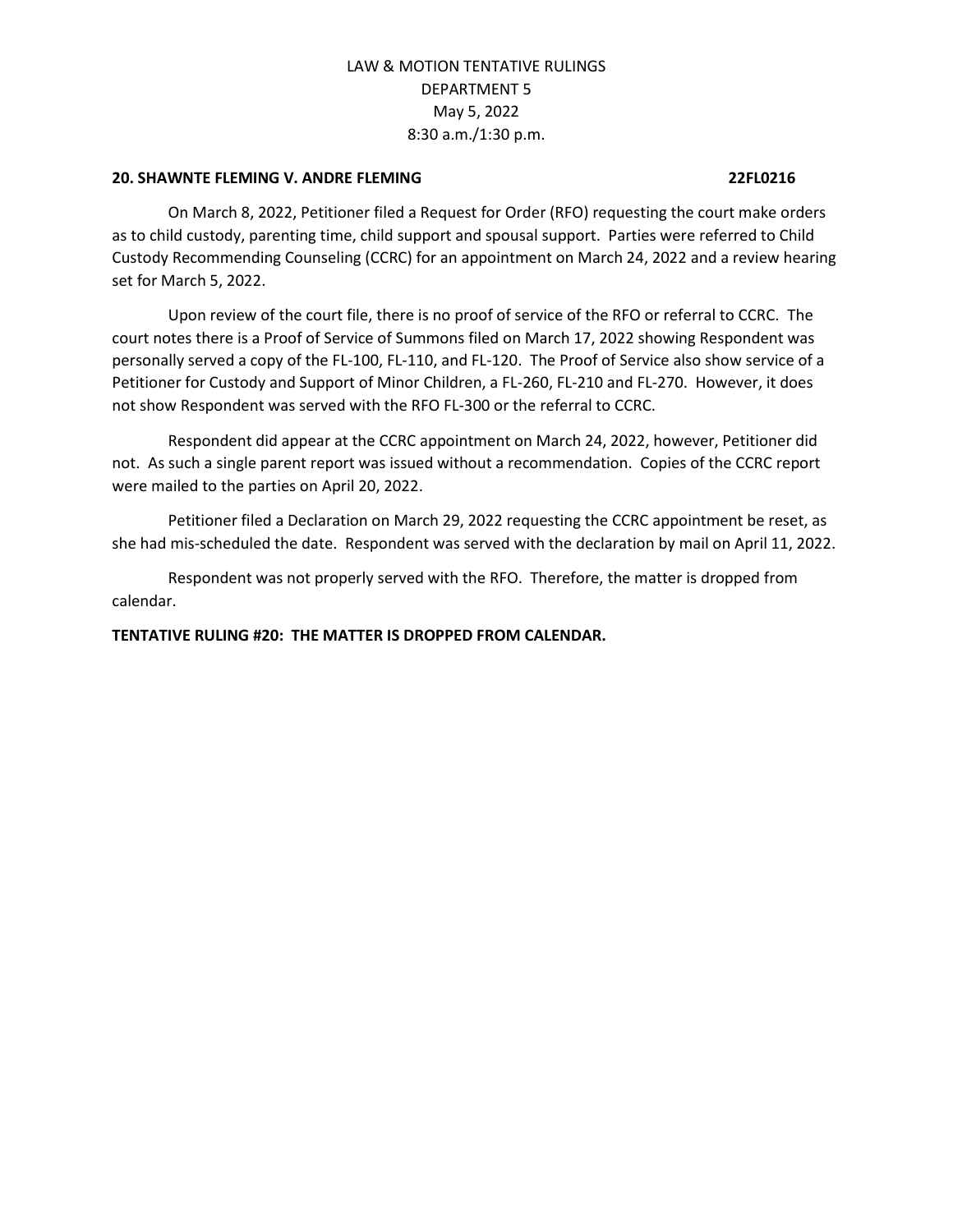### **21. ZANE DAVIS V. NICHOLE DAVIS PFL20190077**

# On March 8, 2022, Petitioner filed a Request for Order (RFO) requesting the court modify the order regarding therapy for the minor, enforce the order for the parties to participate in co-parenting counseling, enforcement of current orders regarding legal custody and parenting time, and order Family code section 271 sanctions. Respondent was served with the RFO by mail on March 4, 2022.

Petitioner asserts Respondent has failed to cooperate in having the minor enrolled in individual therapy. Further, Petitioner asserts Respondent is refusing to attend the previously ordered coparenting therapy. Petitioner requests the court authorize him to select a therapist for the minor and allow the minor to engage in therapy. Petitioner requests the court select a co-parenting therapist for the parties and that the parties begin co-parenting counseling as soon as possible. Petitioner asserts Respondent has failed to abide by the legal custody orders. Finally, Petitioner requests attorney fees as sanctions for having to file this RFO.

Respondent filed a Responsive Declaration on May 2, 2022. Respondent filed a Proof of Service on May 2, 2022, showing that Petitioner was served by mail. However, the Proof of Service does not indicate what date the Responsive Declaration was mailed to Petitioner. Additionally, the Responsive Declaration is required by Code of Civil Procedure to be filed at least nine court days prior to the hearing. Therefore, the court has not considered Respondent's Responsive Declaration.

The court has read and considered the above filings as indicted and makes the following findings and orders:

Respondent shall provide Petitioner with the names of three licensed therapists who specialize in children's therapy who are taking on new clients no later than May 19, 2022. Petitioner will then have until May 26, 2022 to select one of the three therapists and notify Respondent of his selection. The minor shall begin therapy with the selected therapist no later than June 16, 2022. Parties are to shall the costs of therapy equally if therapy is not covered by insurance. The minor is to attend therapy at a frequency and duration as directed by the therapist. The parties are also to abide by the recommendations of the therapist.

Petitioner shall provide Respondent with the names of three licensed therapists who specialize in co-parenting counseling and are taking new clients no later than May 19, 2022. Respondent will then have until May 26, 2022 to select one of the three therapists and notify Petitioner of her selection. Parties are to begin co-parenting counseling no later than June 16, 2022. Parties shall participate in coparenting counseling at a frequency and duration as directed by the co-parenting counselor.

Parties are reminded of the legal custody agreement, phone contact agreement, and parenting time agreement reached by the parties at CCRC and outlined in the September 2021 CCRC report that were adopted as the court's order on October 21, 2022. Failure to abide by the court's orders may result in the court modifying custody orders.

The court denies Petitioner's request for Family Code 271 sanctions.